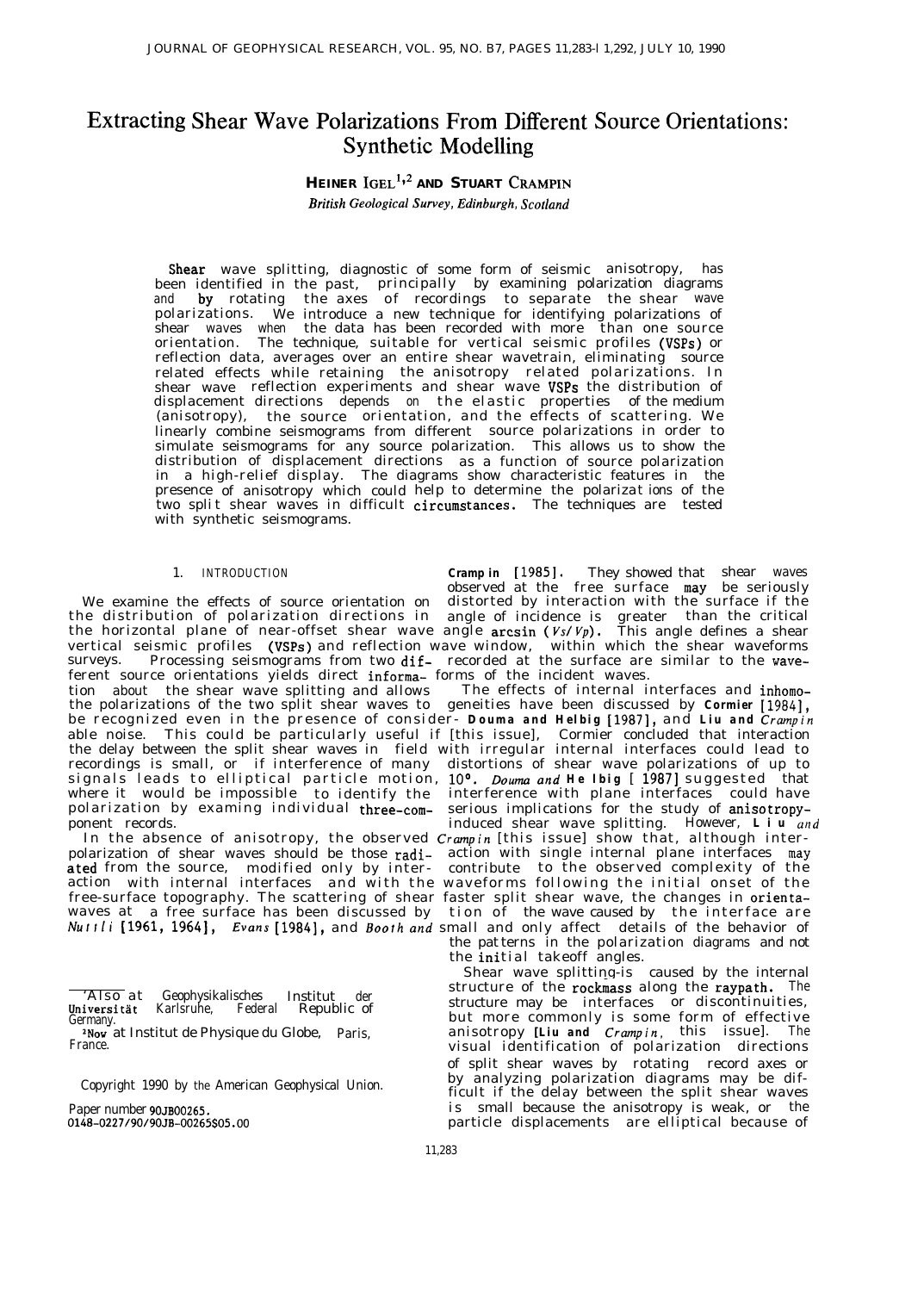interference from reflected signals. The pro- where both  $\phi(\theta, t)$ , and  $\theta$  are specified between  $0^{\circ}$ cessing technique discussed in this paper allows and 180°.  $\phi(\theta, t)$  is sensitive to noise when x cessing technique discussed in this paper allows and 180°.  $\phi$ ( $\theta$ , *t*) is sensitive to noise when *x* the polarization directions of the split shear and *y* are small, and better signal-to-noise ratio waves to be determined even in the case of strongly elliptical motion.

### 2. PRINCIPLE OF THE METHOD

We assume a minimum of two different shear wave VSP data sets recorded at the same well with different source azimuths, and consider near-<br>vertical propagation. The ideas developed in The ideas developed in this paper are valid for any offset and for planes of displacement approximately perpendicular to the propagation direction of the incident waves. Since we restrict ourselves to shear wave particle motion of nearly vertical ray paths, we will only consider the horizontal components of recorded motion. For a given shear wave source polarization  $\theta$ , we take two fixed horizontal orthogonal directions in the medium with components of the recorded displacement vector  $x(\theta, t)$ , and  $y(\theta, t)$ , measured in the coordinate system in Figure 1.  $\int$  Let  $x_1$  (*t*),  $y_1$  (*t*) and  $x_2$  (*t*),  $y_2$  (*t*) be the displacements for two (different) source orientations  $\theta_1$ , and  $\theta_2$ , respectively.

When the two source orientations are perpendicular<sub>1</sub>( $\theta$   $\bar{z}$   $\theta$  = 90°), the displacements become

$$
x(\theta, t) = \cos(\theta - \theta_1) x_1(t) + \sin(\theta - \theta_1) x_2(t)
$$

$$
y(\theta, t) = \cos(\theta - \theta_1) y_1(1) + \sin(\theta - \theta_1) y_2(t)
$$
 (1)

When  $\theta_1 - \theta_2 \neq 90^{\circ}$ , we have

$$
x(\theta, t) = (\sin(\theta - \theta_2)/\sin(\theta_1 - \theta_2)) x_1 (1)
$$
  
-(\sin(\theta - \theta\_1)/\sin(\theta\_1 - \theta\_2)) x\_2 (t) (2)

$$
y(\theta, t) = (\sin(\theta - \theta_2)/\sin(\theta_1 - \theta_2)) y_1(1)
$$
  
–  $(\sin(\theta - \theta_1)/\sin(\theta_1 - \theta_2)) y_2(1)$ 

The instantaneous direction of the displacement The instantaneous direction of the displacement 3. PHYSICAL SIGNIFICANCE vector in the horizontal plane is

$$
\phi(\theta, t) = \tan^{-1}(y(\theta, t)/x(\theta, t))
$$
 (3)



Fig. 1. Coordinate sys tern and crack orientation in model structures .

obtained by weighting each sample by its energy

$$
E(\theta, t) = x^2(\theta, t) + y^2(\theta, t) \qquad (4)
$$

For a given source orientation  $\theta$ , we sort the seismic energy in time interval  $t_2 - t_1$  as a function of the displacement direction  $\phi$  between O" and 180°

$$
F(\theta, \phi) = \sum_{i=1}^{l_2} E(i, \phi_{k}, \theta)
$$
 (5)

Where  $E(\,I, \phi_{\mu} \theta)$  is the seismogram energy at time *t* for direction  $\phi$  in the interval  $\phi_k - \Delta \phi \leq$  $\phi \leq \phi_k + \Delta \phi$  for source orientation  $\theta$ .  $F(\theta, \phi)$  is evaluated for 0° ζ θ ζ 180° in 1° steps, repre– senting the full range of possible source orientations.  $F(\theta, \phi)$  ranges over a square array of bins, where the elements correspond to the relative total energy associated with polarization direction  $\phi$  as a function of source polarization. We use two types of diagrams to show the vari-

ation of the energy as a function of polarization: 1) high-relief plots of *F(e, +),* over the range of source orientations and displacement directions, and in which  $F(\theta, \phi)$  is normalized and smoothed by averaging a square of 4 values, and 2) sums of energy, E, for each displacement direction  $\phi$  for all calculated source orientations 8, which we plot as graphs against displacement directions

$$
S(\phi) = \sum_{\Theta = 0^{\mathbf{0}}}^{180^{\mathbf{0}}} F(\Theta, \phi) \tag{6}
$$

Applying the processing described above, the data are transformed into the angular domain with two parameters:  $\theta$  representing the source orientation; and  $\phi$  representing the displacement direction in the horizontal plane. The energy of elastic wave-fields is proportional to the square of the amplitude, and the squared displacements for particular directions leads to the concept of polar energy.  $F(\theta, \phi)$  of equation (5) can be characterized as a polar energy spectrum, which describes the properties of an elastic medium as a filter for transverse motion radiated from a horizontal source.

The distribution of total energy for isotropic media will be independent of direction and the distribution  $F(\theta, \phi)$  will be unity for  $\phi = \theta$  and zero for  $\phi \neq \theta$ . (Figure *4a* is very close to isotropy as a delay between the split shear waves has not had time to develop at the shallow depth.) However, the distribution of polarization energy changes for propagation in an anisotropic medium. In the presence of anisotropyinduced shear wave splitting, when all possible source orientations are taken into account, the maxima of the polar energy spectrum *F( 8, \$)* coincide with the polarizations of the split shear waves despite complicated particle motion.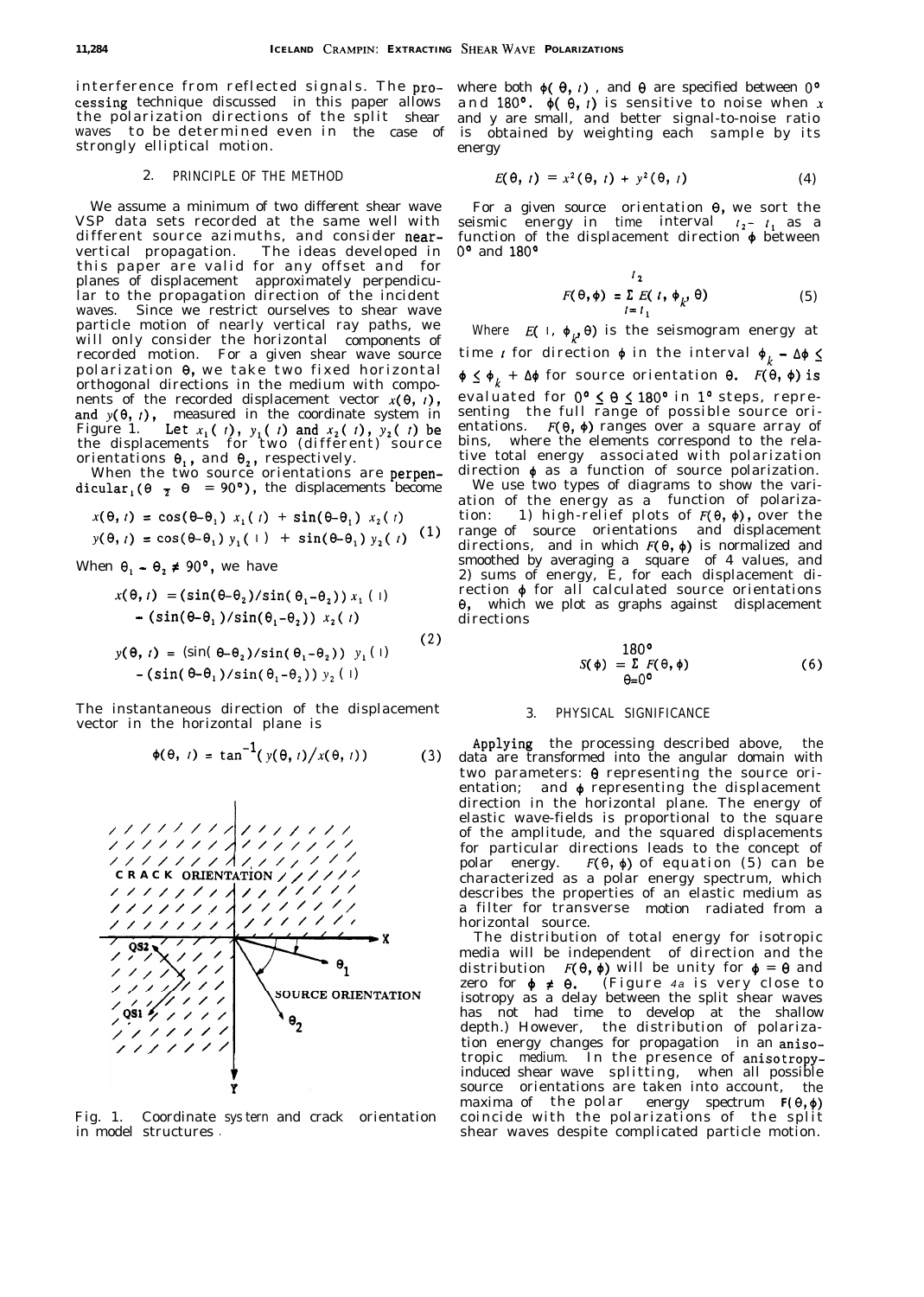This seismic analysis is analogous to optical experiments, where the intensity of initially linearly polarized light is measured as a function of polarization after propagation through specimens such as anisotropic crystals, or optically active solutions, which affect the initial polarization.

### 4. APPLICATION TO SYNTHETIC DATA

#### 4.1. *Near-Vertical VSPs*

To illustrate the effect of anisotropy in distributing seismic energy in polarization directions related to the medium rather than the source, we analyze synthetic VSP data calculated with the ANISEIS modelling package which uses a modified anisotropic reflectivity technique *[ Crampin,* 19871. The model parameters of the anisotropic medium are given in Table 1. Using the formulations of *Hudson* [1980, 1981], we model the anisotropy of parallel vertical water-filled cracks striking 135<sup>0</sup> clockwise from the x direction. The crack density is 0.03, the aspect ratio of the cracks is 0.001 and the crack radius 1 mm. Ten geophones are aligned vertically below the source with a separation of 300 m. The top geophone is at a depth of 100 m. The dominant frequency of the horizontal point-force source pulse is 15 Hz. For near-vertical propagation the faster split shear wave, *qS1*, is polarized parallel, and the slower split shear wave, *qS2,* is polarized perpendicular to the strike of the cracks.

Figure 2 shows the horizontal components and the polarization diagrams in the horizontal plane of the shear wave arrivals in the horizontal plane for geophones 1 to 10 when the source polarization is in the  $x$  direction. The patterns of motion are characteristic of shear waves propagating through anisotropic media with increasing time delay for the longer ray paths. When the time delay is large enough (geophone 5 and below) visual identification of the polarization of the split shear waves in polarization diagrams is easy as the motion displays, either nearly cruciform linear components (geophones 8 to 10), or characteristic patterns of motion (geophones 5 to 7) from which the parameters may be estimated. However, for small delays, as at geophones 1 to *4,* the particle motion is highly elliptical and it is difficult to identify the directions of the split shear waves with any reliability. The

TABLE 1. Model VSP Parameters for Vertical Velocities

|                          | Thickness, $V_{qp}$<br>km | km/s | $V_{qS1}$ , $V_{qS2}$ | $km/s$ $km/s$ | ρ,<br>$g/cm^3$ |
|--------------------------|---------------------------|------|-----------------------|---------------|----------------|
| Is0 tropic<br>half-space | $\infty$                  | 5.0  | 2.89                  |               | 2.5            |

intermediate delays at geophones 5 to 7 result in constructive interference so that the maximum displacements are perpendicular to the initial source radiation [ *Crampin, 19781.* We test our processing techniques for these typical cases by applying the processing techniques to geophones 1, 6, and 10 in turn.

Figure 3 shows the distribution of polar energy for geophones 1, 6, and 10, from Figure 2, At geophone 1, for very small time delay, the energy is scattered about the polarization of the source, and the polarizations of the split shear waves, *qS1* and *qS2,* cannot be distinguished. At geophone 6, the constructive interference leads to a considerable amount of energy orthogonal to<br>the source orientation. In addition, the two the source orientation. dominant peaks are complicated and do not exactly coincide with the polarization of *qSI* and *qS2.* For large delays as at geophone 10, the directions of *qSI* and *qS2* are clear and unambiguous. These results agree with what can be obtained by visual inspection of the polarization diagrams in Figure 2.

If we now calculate seismograms with a source oriented perpendicular to those in Figure 2, and linearly combine seismograms from orthogonal source orientations, we can calculate the dis tribution of polar energy  $F(8, 4)$  for a range of source polarizations  $\theta$  between  $0^{\circ}$  and  $180^{\circ}$  and source potentialisms  $\frac{1}{2}$  bins of  $\phi$  for  $0^{\circ} \leq \phi \leq 180^{\circ}$ . These polar energy spectra are shown in Figure 4 for geophones 1, 2, 6, and 10. When a source polarization is simulated that coincides with the polarization of either *qS1* or *qS2,* the particle motion is linear and the motion confined to this polarization direction. For any other source polarization, the energy is scattered into the polarization directions of the two split shear waves. This effect can be seen in Figure 4. The spikey nature of the peaks is caused by the sorting mechanism applied to a sampling rate of *2000* Hz (0.5 ms). For the very small time delay between the split shear waves at geophone 1 the linear combination shows that the recorded motion for any source polarization will mainly be polarized in this direction. It is already obvious It is already obvious that more energy is transmitted where the source orientation coincides with the *qS* polarizations. This becomes more distinct for increasing time delay. The maxima of the polar energy spectra correspond to the polarization directions of the split shear waves.

As a final processing step, in Figure 5 we plot S(f), the sum of the frequencies of the polar energy over all source orientations for each displacement direction. The polarization directions of  $aS$ *l* and  $aS$ <sup>2</sup> are dominant and there is very significant improvement over the diagrams in Figures  $3a$  and  $3b$ . In particular for the small time delays at geophone 1 and 2 the *qS* polarizations could be determined which was not possible by visual inspection. Figure 5 shows nicely the polarization filtering effect of anisotropic media.

# *4.2 ; Reflections From the Lower Crust*

We now apply the processing techniques to a seismogram section from a synthetic shear wave reflection survey recording reflections from a laminated lower crust. The large number of interfering reflections of shear waves gives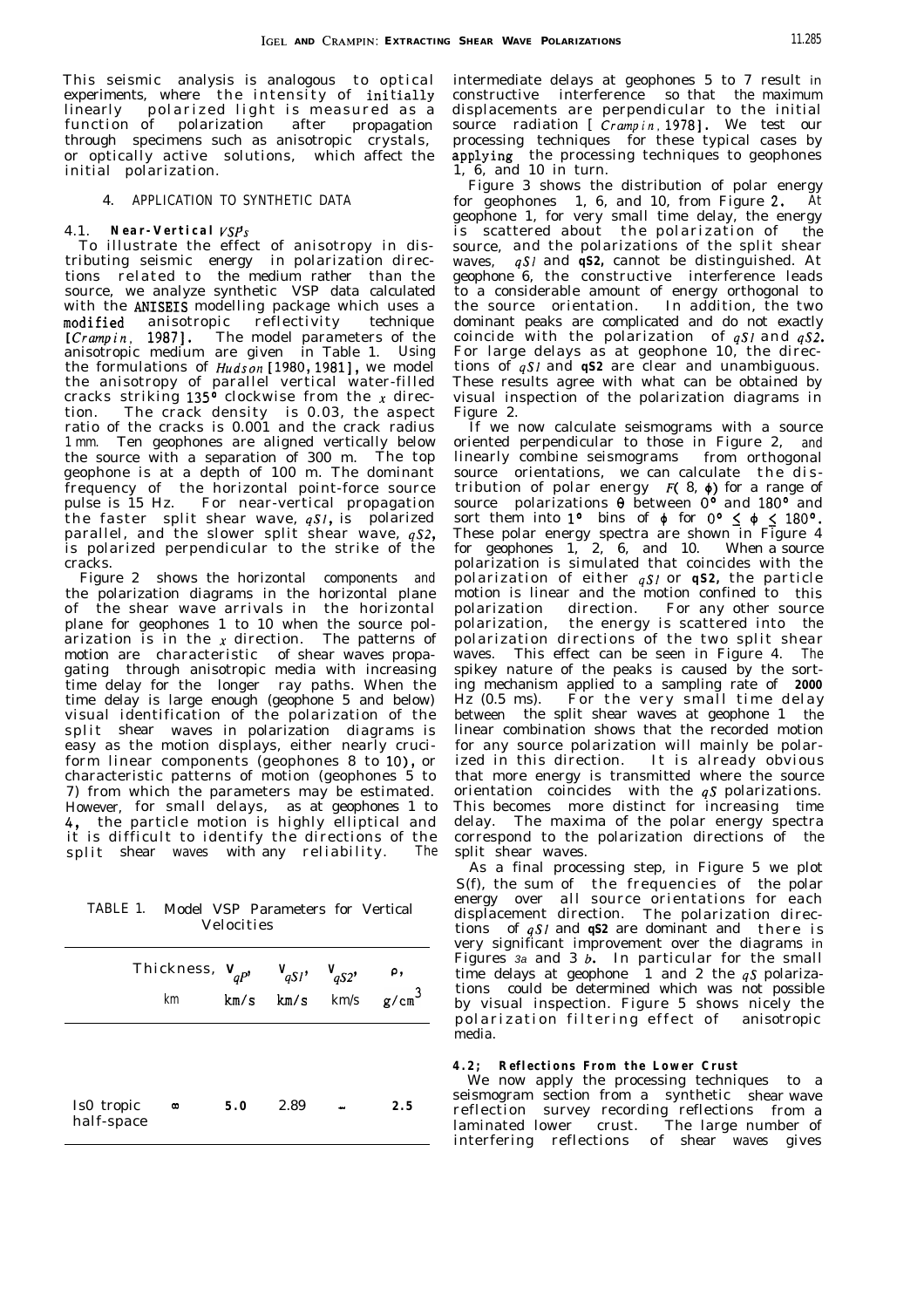

Fig. 2. Horizontal components and polarization diagrams of particle motion in the horizontal plane for seismograms from the VSP model described in Table  $1$ , for geophones  $1$  to  $10$ , with source polarized in  $x$  direction. 1, for geophones 1 to 10, with source polarized in *x* direction. Depth in<br>metres is given. The directions are marked toward (T) and away from (T-) the The directions are marked toward (T) and away from (T-) the source, and left (R-) and right (R) from the source.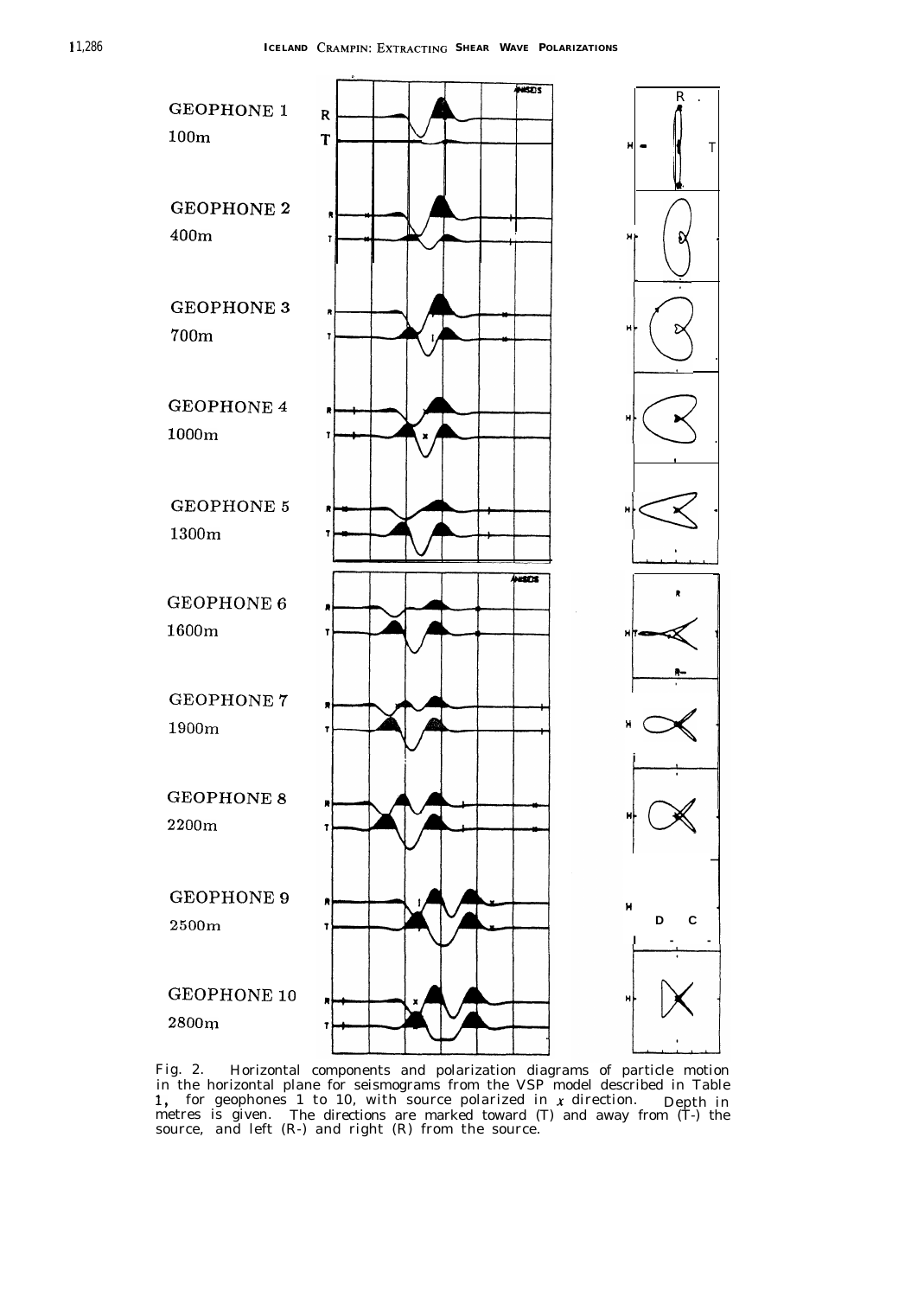

Fig. 3. The particle motion and distributions of displacement directions in the horizontal plane for geophones 1, 6, and 10, from the synthetic VSP survey for the structure in Table 1. Shear wave source aligned in  $\pmb{x}$ direction. ( *a)* Geophone 1. (b) Geophone 6. (c) Geophone 10. Notation as in Figure 2.

strongly elliptical particle motion, which hides in' the lower crust beneath the Black Forest in simple visual recognition of the polarization Germany as the result of alternating lamellae directions.

flective in many parts of the world. Wentel et and recording technology are now advanced enough al. [1987] interpret the high P wave reflectivity to consider experiments designed to examine the

with Pwave velocities ranging from 5.5 to 7.5 The continental lower-crust is strongly re- km/sec and an average thickness of 120 m. Source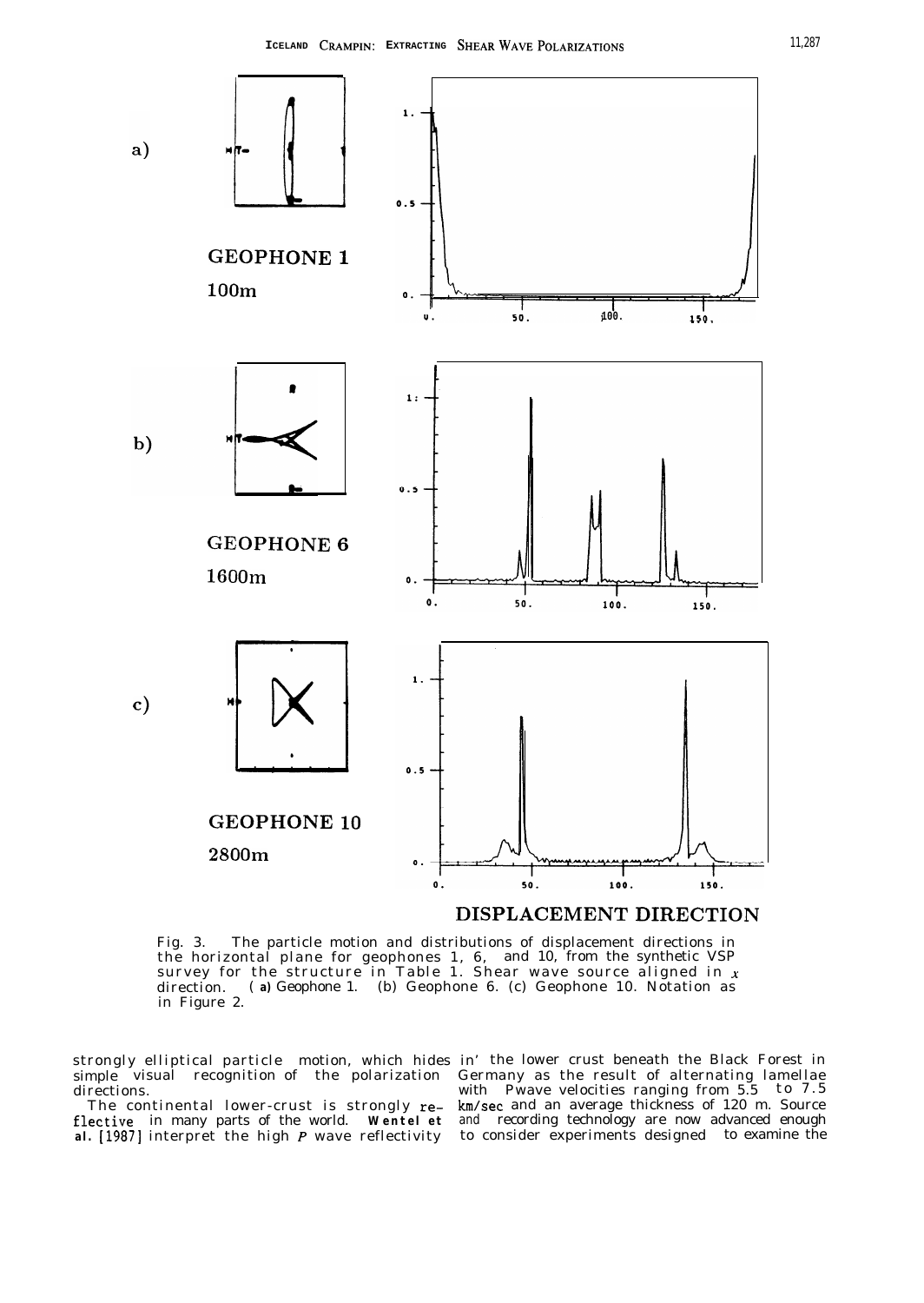

Fig. 4. Polar energy spectra,  $F(\theta, \phi)$ , for all source orientations for VSP mode. ranging over source orientations for VSP mode, ranging over 180° of source orientations and 180° of displacement direction. (a) Geophone 1. (b) Geophone 2, (c) Geophone 6, and  $(d)$  Geophone 10.

behavior of shear wave reflections from the lower crust; several have been attempted, although the results are not yet available.

There is an increasing number of publications reporting shear wave earthquakes, where the polarization of the faster recordings above small split shear wave is parallel to the direction of maximum compressional stress. *Crampin and Booth* [1985] interpret this as the effect of extensivedilatancy anisotropy. Such stress-aligned cracks in the upper crust would have a crucial effect on the behavior of shear waves reflected from the lower crust, and we examine possible effects by processing synthetic shear wave seismograms reflected from an isotropic laminated lower crust underlying an anisotropic upper crust. A transverse isotropy of the lower crust due to the



Fig. 5. Polar energy spectra summed over 180° of source orientation for each polarization direction for the same data as Figure 4.

lamination would not have an effect on vertical shear wave propagation since there is no shear wave splitting in the direction of the axis of rotational symmetry. Vertical cracks in the laminated structure aligned, as in the upper crust, would only introduce a further small delay of the split shear wave trains and not affect the results. The interference of reflections and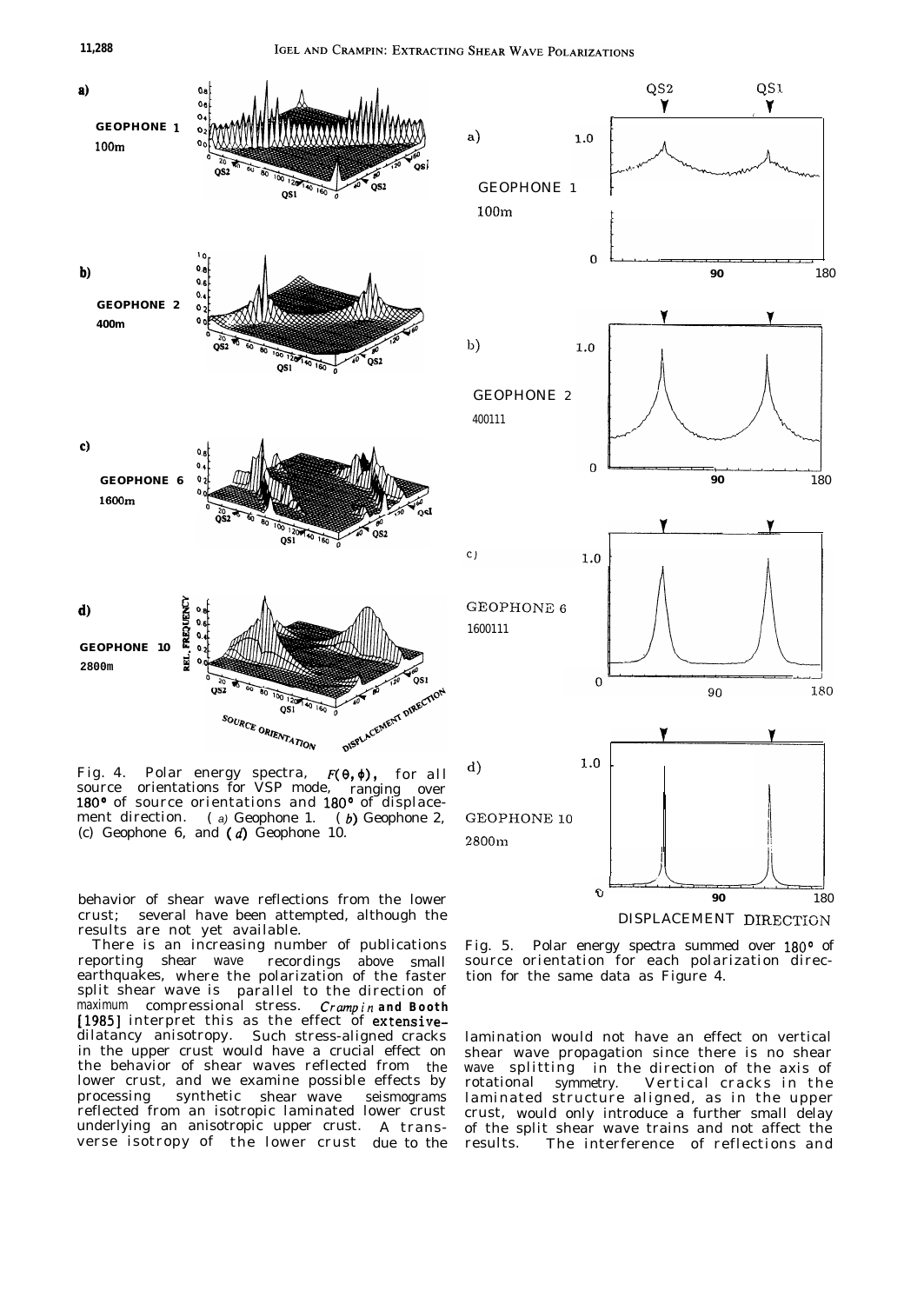multiples leads to highly elliptical particle muttion, where the shear wave polarizations are not easily recognized by existing techniques.

The model parameters for a reflective lower crust are given in Table 2. The 15 km thick upper crust is anisotropic, modelled by a distribution of thin parallel vertical water-filled

TABLE 2. Model Reflection Parameters for Vertical Velocities

|                                              | Thickness, $V_{qp}$ ,<br>km                                                               | km/s | $V_{qSI}$<br>km/s | $V_{qS2}$<br>km/s | P?<br>$g/cm^3$ |
|----------------------------------------------|-------------------------------------------------------------------------------------------|------|-------------------|-------------------|----------------|
| Aniso-<br>tropic<br>layer                    | 15                                                                                        | 5.8  | 3.26              | 3.17              | 2.8            |
| Alter-<br>nating<br>1so-<br>tropic<br>layers | aver-<br>$\underset{120}{\text{age}}$ $\star$ (L) 5.5<br>$\underset{120}{\text{age}}$ 7.0 |      | 3.175<br>4.041    |                   | 2.8<br>2.8     |

**\*Thicknesses** in metres from top: H 200; L 145; H 80; L 40; L 40; H 95; L 110; H 140; L 70; H 80; L 40; H 95; . H 160; L 120; L 110; H 140; L 70; H 100; L 105; H 130; L 170.

cracks with crack density 0.02. The size and shape of the cracks are the same as in the synthetic VSP model. The cracks strike  $N135^{\circ}F$  of the x direction, and the initial polarization of the faster split shear wave coincides with the strike of the cracks. The lower crust consists of 20 horizontal high/low velocity layers with thicknesses between  $50$  and  $200$  m (Table  $2$ ). The average thickness is 120 m, as suggested by Wenze I e t al. [ 1987]. Source and receiver are located at the surface with a 200 m offset in the positive x direction.

Figure 6a shows the horizontal components and the polarization diagrams in the horizontal plane for a record section containing the lower crustal reflections for a source orientation in the  $x$ direction. Apart from the first arrivals of the reflected faster split shear wave and the last arrivals of the slower split shear wave, the particle motion is elliptical due to interfering orthogonally polarized reflections and multiple arrivals. Figure 6b shows the distribution of the weighted frequency for a single source orientation,  $\theta = 0^{\circ}$ , for the indicated section. There is large scatter and the polarizations of the split shear waves are hidden.

Figure  $6c$  shows a plot of the bin distribution,  $F(\theta,\bar{\phi})$ , against displacement polarizations and source polarization. We see again the characteristic features of shear wave anisotropy as described in the previous section. The energy is



Fig. 6. (a) Horizontal components and particle motion diagrams in the horizontal plane for near-vertical reflections from a laminated lower crust. (6) Distribution of displacement directions for the seismogram section indicated in (a) for source in x direction. (c) Polar energy spectrum for the reflections from the lower crust indicated in (a) obtained by combining seismograms from two orthogonal polarizations. The maxima correspond to the crossover of the the polarization directions summed angle for the example shown in (c), for each polarization the split shear waves *qSI* and *qS2.* (d) Summed polar energy spectra for datawhere the maxima are in the directions of in  $(c)$ .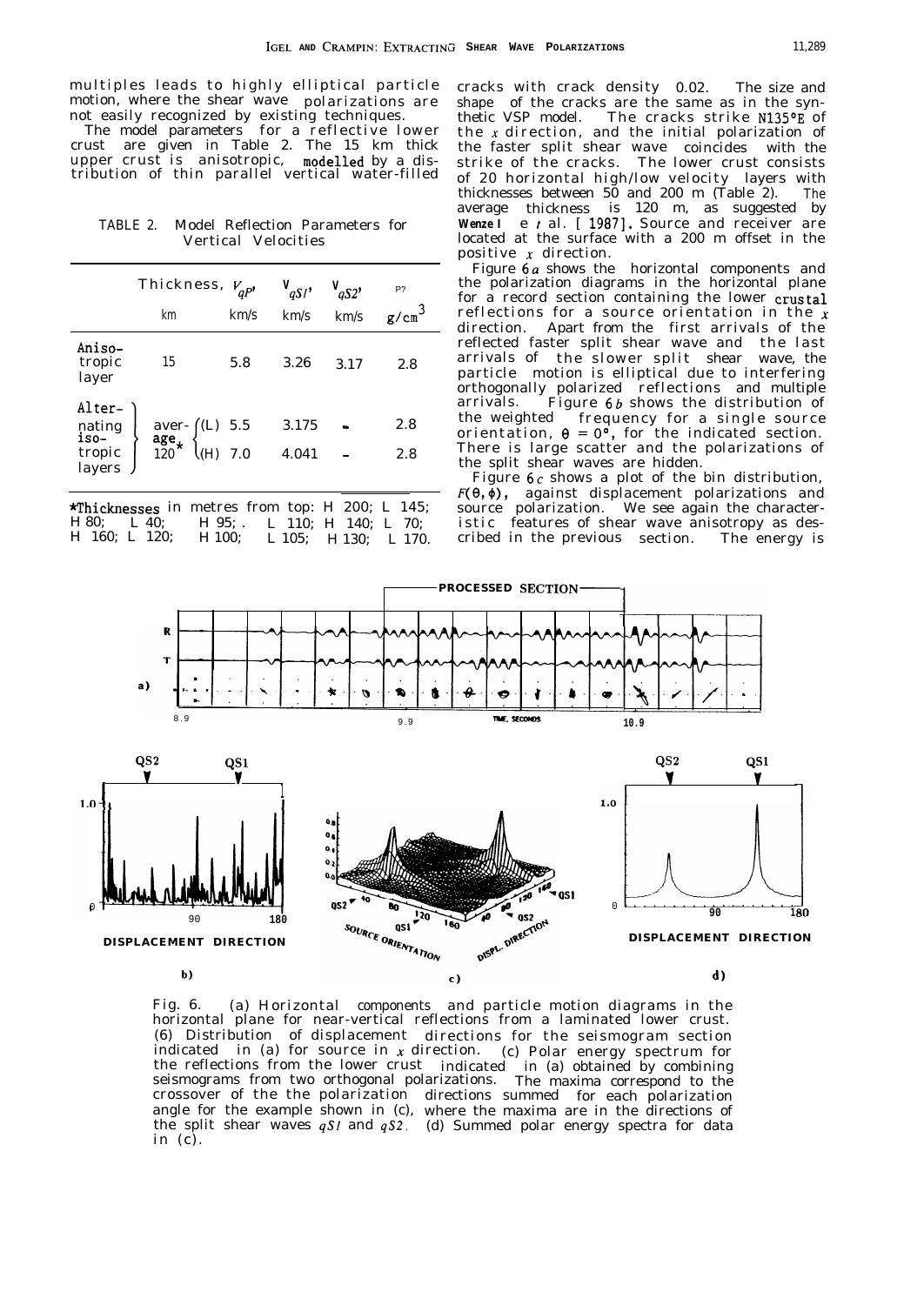concentrated where the source orientation coincides with the polarization of the split shear waves.

Summing the frequencies of the polarizations for all source orientations,  $S(\phi)$ , in Figure 6d shows the dominant effect of the polarization directions of the two split shear waves. **a) VSP GEOPHONE 2**

#### 5. EXPERIMENTAL UNCERTAINTIES AND NOISE

Coherent and random seismic noise may have severe effects on the processing technique. We discussed the effects of internal interfaces and the free surface in the introduction. The effects of single internal interfaces are expected to be small [Liu *and Crumpin,* this issue], but the particle motion of surface recordings may be seriously disturbed by interaction with topo-<br>graphic irregularities. However, numerous nugraphic irregularities. merical experiments show that the technique is stable when combining different source polarizations. For example, the same results are obtained, if the seismograms from one source polarizations are decreased (by up 40%,say), simulating different source strength, or a different directional response of the rock beneath the source. The results are also stable when seismograms from non-orthogonal source polarizations are combined, using the formulae for the orthogonal case (deviation  $\zeta_{\pm}$ 30° from orthogonality), simulating uncertainty in the source orientation.

Different dominant frequencies of the source pulse ( $\pm$ 5 Hz) may have a large effect for small delays (at geophones 1 to 3) in the VSP survey (Figure 2). If the delays are large enough (below geophone 3), or we process a large number<br>of overlapping arrivals (lower crust of overlapping arrivals (lower crust<br>reflections), the dominant displacement reflections), the dominant displacement<br>directions still coincide with the  $qS$ directions stil l coincide with the *qS* polarizations. In order to test for the effects of noise, we contaminated each of the four horizontal seismogram components of both our synthetic examples needed for processing with independent random noise.

Examples of processed noisy signals are displayed in Figure 7. The quasi shear wave polarizations cannot be distinguished in the presence of more than about 5% noise for the very small time delays at geophone 1 in the VSP test in Figure 2. However, for small delays in geophones 2 and 3 in the VSP survey (Figure  $7a$ ), and the elliptical motion in the reflections from the lower crust (Figure  $7d$ ), the quasi shear wave polarizations can be distinguished for up to 30% random noise. For larger delays at geophones 4 and below in the VSP experiment, the polarizations are dominant for up to 50% noise (Figures 76 and c).

Low frequency noise has a large effect due to the long-period displacement of the origin from which the displacement direction is measured. We entations. The effects of noise are expected to examined the effects of coherent linear and elliptical low frequency signals on the seismo- used. grams from two orthogonal sources. Note that 10% of linearly polarized low-frequency noise leads 6. DISCUSSION to dominant energy in the polarization direction of the noise for all geophones in the synthetic The visual interpretation of shear wave split-VSP survey. The effects are smaller if a large ting is subjective, and several attempts have number of arrivals is processed as in the syn- been made to extract information about shear wave number of arrivals is processed as in the syn- been made to extract information about shear wave<br>thetic reflection and shifting of up to 15° for a splitting by automated processing of the dis-





ized noise may split the peaks and shift them up to 20° for noise (20%. It is important to note that the noise studies have been tested on synthetic seismograms with orthogonal source oriincrease if nonorthogonal source orientations are

signal-to-noise ratio (20%. Elliptically polar- placements in the horizontal plane *[Nuville,*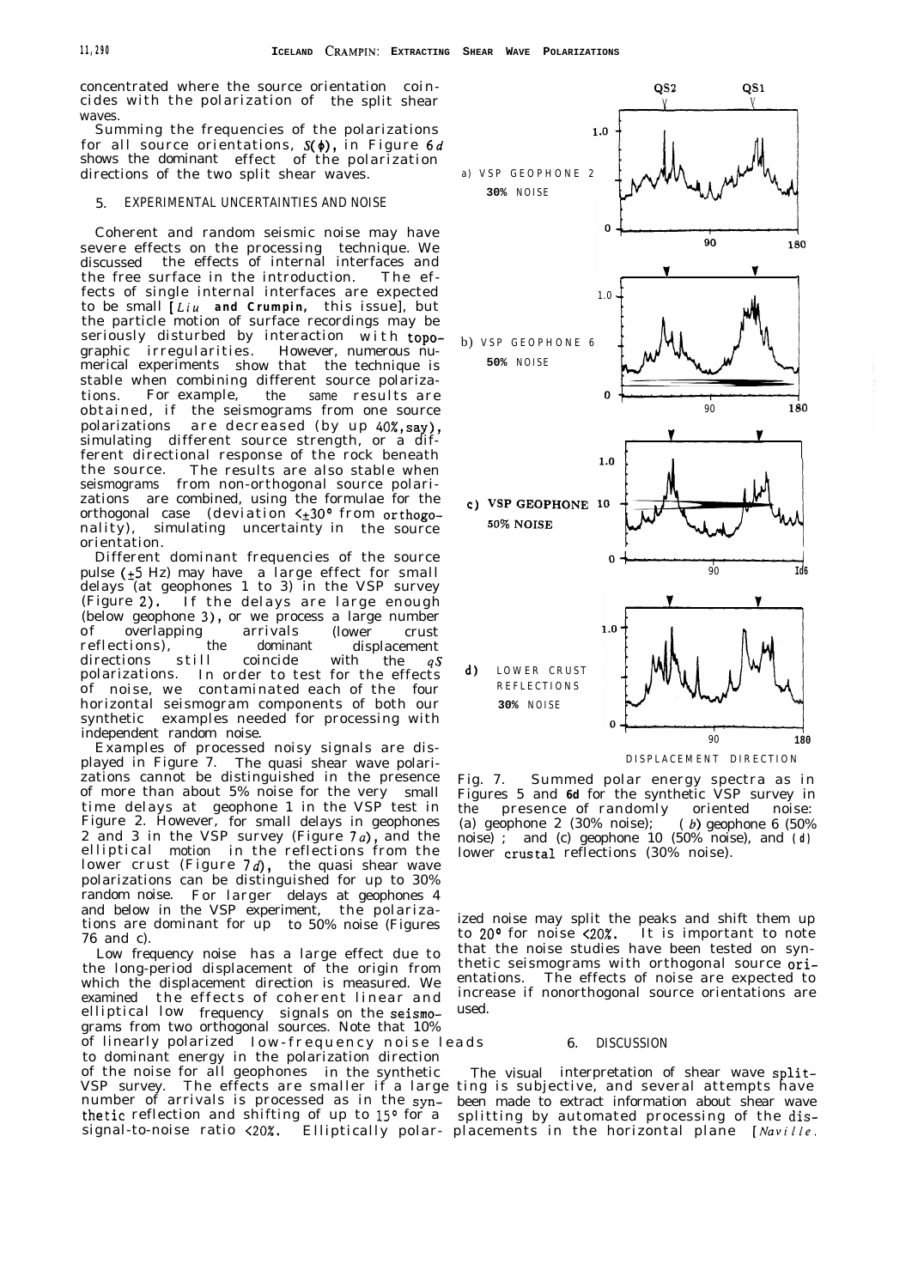1986; *Nicoletis et al.,* 1988 ; *Shih et al.,* 19891. Shih et al. determine the direction of the faster split shear wave by evaluating the linearity of evaluating maximum linearity to the polarization direction the particle motion and relating of the faster split shear wave. This method seems to work very well for shear wave recordings above small earthquakes where the time delays are large enough *[Savage et* al., this issue]. However, for small time delays with elliptical particle motion this method fails since the maximum linearity does not correspond to the polarization direction of the faster split shear wave.

*Nuville* [1986] maximizes the correlation of the horizontal components of the shear wave recorded at different depths in a VSP survey, and relates the most symmetrical correlation to the principal directions of anisotropy. Naville assumes that the correlation is at right angles to the polarization direction, but again, this is only valid if the two split shear waves are separated sufficiently, and that the dominant particle motion is already in these directions.

The method of *Nicoletis et* al. [1988] diagonalizes a transfer matrix between two adjacent receivers in the frequency domain. This is an improvement since, expecially with **small** delays, manipulation of the frequency content in the low frequency domain can remove the ambiguities of the other two techniques, which fail if the part-icle motion is elliptical, by reducing the elliptici ty with high-pass filtering. *Nicoletis e <sup>t</sup>* al. [1988] point out that the measurement of the anisotropy is improved in quality and resolution if more than one source orientation is available, but do not attempt joint processing.

As seen in the previous sections, the effects of source orientation is crucial to the behavior of shear wave splitting. The information about the particle motion of any source orientation is contained in the response of the system to the two different source orientations, and can be used to determine the polarizations of the split shear waves. The maxima of the polar energy spectra may be expected to correspond to the axis of maximum horizontal compressional stress. However, it is important to note that vertical cracks in sedimentary basins in combination with the anisotropy of periodic sequences of thin layers do not necessarily yield polarizations parallel to the strike of the cracks throughout the shear wave window *[Bush and Crumpin,* 19871.

The advantage of the techniques suggested in this paper is that the actual particle motion of the single three-component seismogram is not important. The polarization response of the transmitting or reflecting medium for the full range of possible source polarizations echoes the inverse impedance of the propagation of the shear wave motion along the raypath, no matter how elliptical the particle motion. Since we are measuring from a fixed origin (zero displacement) the methods are sensitive to noise. The results depend on the quality of the data, in particular, the availability of records of different source polarizations.

Combining 246, 1961. **Seismograms from** different source Nuttli, o., polarizations allows the distributions of polarization directions to be correlated with the *Seismol Soc.* Am., 54. 1429-1440, 1964.

orientations of the split shear wave arrivals. In near-vertical VSPs and reflection surveys this may help to extract shear wave polarizations from data, which may be inaccessible by conventional techniques. The results may be largely independent of the time delay between the split shear waves, and may be particularly useful when the time delay is small or the motion is highly elliptical, when existing methods are likely to fail.

The synthetic examples we have discussed are<br>for small offsets. The technique is valid for The technique is valid for any offset and any plane of displacement approximately perpendicular to the propagation direction as long as there is substantial shear wave energy excited in the plane transverse to the raypaths for different source polarizations.

*Acknowledgments.* We thank Applied Geophysical Software Inc. and Macroc Ltd for approval to use the ANISEIS package for calculating the synthetic seismograms, and we are grateful to David C. Booth for his comments on the manuscript. This work was supported by the Natural Environment Research Council and is published with the permission of the Director of the British Geological Survey (NERC).

#### REFERENCES

- Booth, D. C., and S. Crampin, Shear-wave polarizations on <sup>a</sup> curved wavefront at an isotropic free-surface,
- *Geophys. J. R. As Iron. Sot. , 83,* 31-45, 1985 Bush, I., and S. Crampin, Observations of EDA and PTL anisotropy in shear-wave VSPs, *Expanded Abstracts, 57th Annu. Inr. Meeting ,* pp. 646-649, Society of Exploration
- Geophysicists, New Orleans, La., 1987. Cormier, V. F., The polarizations of S-waves in a heterogeneous isotropic Earth model, *J. Geophys., 56,* 20-23, 1984.
- Crampin, S., Seismic wave propagation through a cracked solid: polarization as a possible dilatancy diagnostic,<br>*Geophys. J. R. Astr. Soc.*, 53, 467-496, 1978.<br>Crampin, S., Crack porosity and alignment from shear-wave
- VSPS, in *Shear-Wave Exploration,* vol. I, editored b y S. H. Danbom and S. N. Domenico, *Geophysical Developments,* pp.227-251, Society of Exploration Geophysicists, Tulsa, Okla., 1987. Crampin, S. , and D. C. Booth, Shear-wave polarizations
- **Crampin, S., and D. C. Booth, Shear-wave polarizations** near the North Anatolian fault, II, Interpretation in terms of crack-induced anisotropy,  $Geophys.$  J. R. terms of crack-induced anisotropy,
- *Astron. Sot..* 83, 75-92, 1985. Douma, J., and K. Helbig, What can shear-waves tell us?,
- *First Break. 5. 3, 1987 .* Evans, J. R., Effects of free surface on shear-waves,
- Geophys. J. R. As tron. Soc., 76, 165-172, 1984.<br>Hudson, J. A., Overall properties of a cracked solid,<br>Math. Proc. Cambridge Philos. Soc., 8, 371-384, 1980.<br>Hudson, J. A., Wave speeds and attenuation of elastic
- waves in material containing cracks, *Geophys. J. R.*<br>*Astron. Soc.*. 64. 133-150, 1981.<br>Liu, E., and S. Crampin, Effects of the internal shear-
- wave window: comparison with anisotropy-induced split-
- ting, *J. Geophys. Res.* , this issue. Naville, C., Detection of anisotropy using shear-wave splitting in VSP surveys: requirements and tions, applica-*Expanded Abstracts, 56th Annu. Int. Meeting,* pp. 391-394, Society of Exploration Geophysicists, Houston, Tex., 1986.<br>Nicoletis, L.,
- C. Client, and F. Leveuvre, Shear-wave splitting measurements from multishot VSP data, *Expanded*<br>Abstracts, 58th Annu. Int. Meeting. I. pp. 527-530, ,Society of Exploration Geophysicists, Anaheim, Calif., 1988.
- 7. CONCLUSIONS Nuttli, O., The effect of the Earth's surface on the Swave particle motion, *Bull. Seisol. Sot. kn..* **44,** 237-
	- The determination of S-wave polarization angles for an Earth model with crustal layering, *Bul I.*